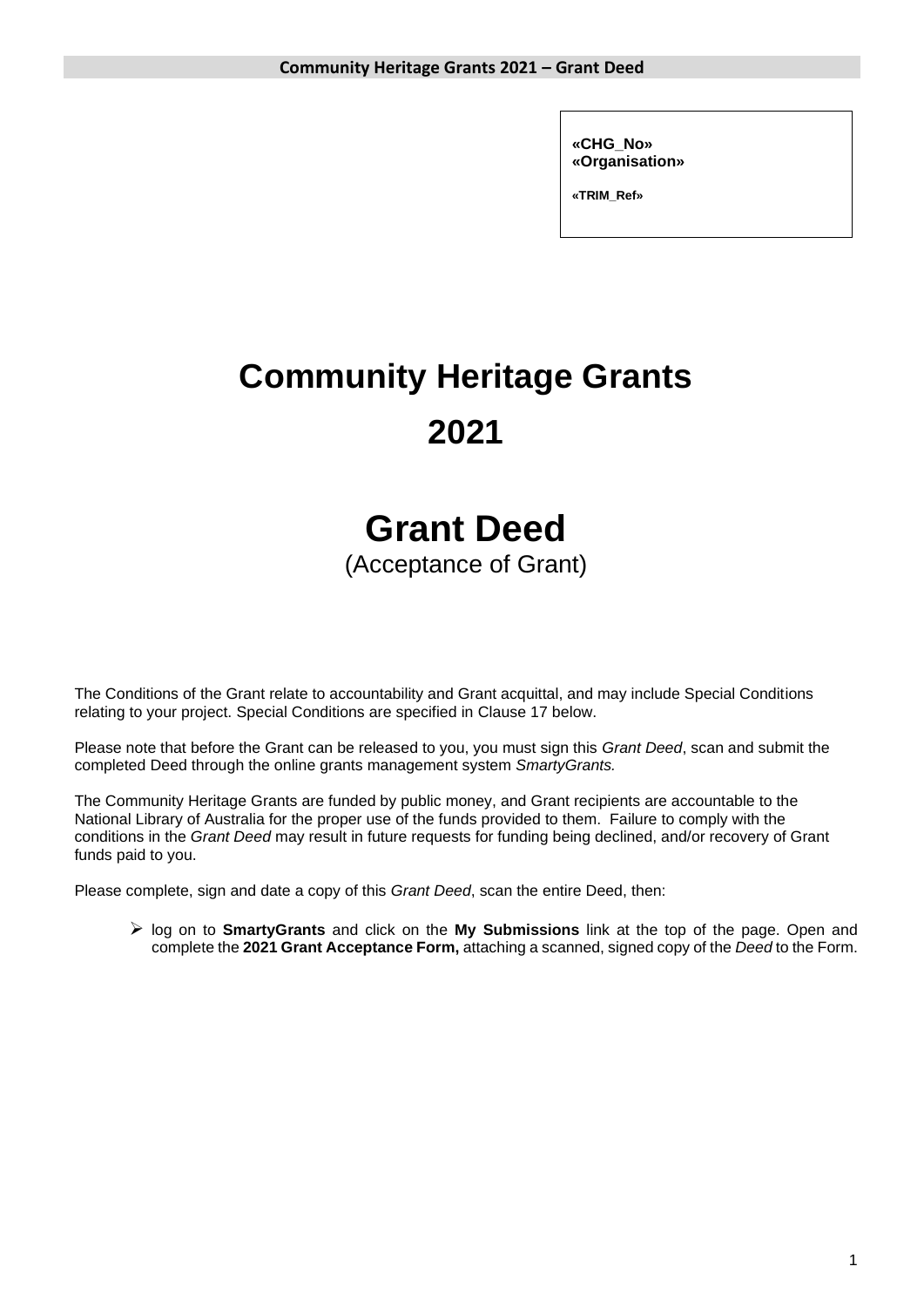### **CONDITIONS OF GRANT**

In the following conditions:

- 'CHG' refers to Community Heritage Grants Program
- 'CHG Program Team' refers to the National Library of Australia Program Team, managing the CHG Program
- 'Recipient' refers, where appropriate, to either or both the 'Project Manager' (the person assigned with responsibility for the Project) and the 'Administering Organisation' (the organisation administering the Grant funds)
- 'CHG Partners' refers to Australian Government entities who are, in conjunction with the National Library of Australia, involved in the administration of the CHG Program, including:
	- o the Department of Infrastructure, Transport, Regional Development and Communications (Office for the Arts)
	- o the National Archives of Australia
	- o the National Film and Sound Archive of Australia
	- o the National Museum of Australia.
- 'Project' refers to the activity or scheme described by Clause 17 of this Deed.

#### **1. Acceptance of Grant**

In accepting the Grant, the Recipient undertakes to comply with this Grant Deed. Grant funds will not be released to the Recipient until the Recipient provides a signed copy of this Grant Deed to the National Library of Australia through the online grants management system *SmartyGrants*.

#### **2. Purpose**

The Recipient is obligated to only expend the Grant funds for the purpose for which it is provided, that is, to undertake the Project as described in Clause 17, including any Special Conditions, unless otherwise agreed by the CHG Program Team in writing.

#### **3. Accountability**

All CHG Recipients are accountable to the National Library of Australia for the expenditure of the funds provided, and in accepting the Grant agree to abide by the Conditions of Grant.

#### **4. Alterations to the Project and personnel**

The Recipient must adhere to the requirements of the Project outlined in Clause 17. The Recipient must seek approval from the National Library of Australia if changes to the Project requirements under Clause 17 are proposed, **before** any changes are implemented in practice. The Recipient must also notify the National Library of Australia promptly of any changes of key personnel.

#### **5. Duration of the Grant**

The Grant awarded is for the period Monday 1 November 2021 to Monday 31 October 2022.

#### **6. Grant funds**

- (a) The National Library of Australia will pay the Recipient the amount provided by Clause 17 below.
- (b) The Recipient must only use the Grant funds for the purpose of carrying out the Project in accordance with the terms and conditions outlined in this Deed.
- (c) The Recipient must ensure that any equipment purchased with the Grant funds will not be offered as security against any loan or other consideration, sold or otherwise disposed of for a period of 5 years from the date of purchase without the prior written agreement of the National Library of Australia. For the purposes of this Clause 6, 'equipment' means any item of tangible property purchased, leased, created or otherwise brought into existence either wholly or in part with use of the Grants funds, which has a value at or under \$5,000.
- (d) Grant funds not expended by the Recipient by the end of the period referred to in Clause 5 (above) must be returned to the National Library of Australia, unless prior written approval for an extension of the Grant period has been given by the CHG Program Team.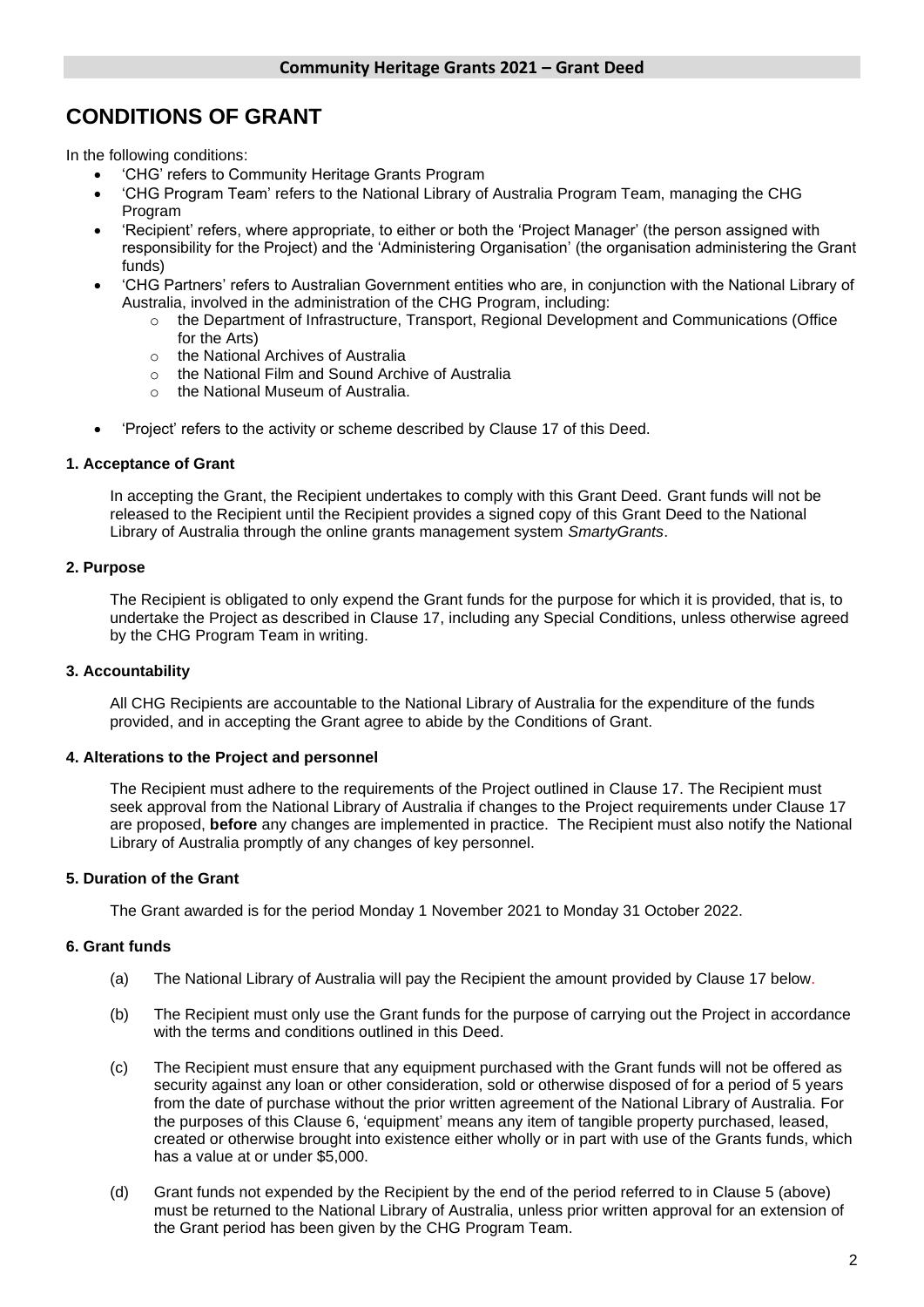#### **7. Reports and acquittal**

- (a) The Recipient must provide the National Library of Australia with a *Progress Report* by no later than 5pm (AEST) Friday 29 April 2022 and a *Final Project Report* on Project achievements and expenditure no later than 5pm (AEST) Monday 31 October 2022. The *Final Project Report* must include a copy of any Significance Assessment or Preservation Needs Assessment Reports commissioned and/or any training materials produced. Early delivery of *Final Project Reports* is welcomed.
- (b) The Recipient must include in their *Final Project Report* a statement of receipts and expenditure with respect to all Grant funds. The statement must be certified by the Recipient and acquitted by the Recipient's responsible accounting officer. This statement must include a definitive statement as to whether the financial accounts are true and fair, and a statement of balance of the Project account. If there are remaining funds at the end of the duration of the Grant, the Project Manager may seek CHG Program Team approval to use the balance to further the preservation of the collection held by the Recipient.
- (c) Evidence of expenditure of Grant funds such as copies of invoices and receipts must also be supplied to the National Library of Australia as part of the *Final Project Report*.
- (d) Any reports provided by the Recipient may be used, disclosed, adapted and reproduced by the National Library of Australia as it sees fit.
- (e) The Recipient must submit all reports electronically through CHG's online grants management system, *SmartyGrants*. Applicants can access the report forms by logging in and then clicking the 'My Submissions' link at the top of page.
- (f) The National Library of Australia reserves the right to request further information from the Recipient if, in its opinion, the reports submitted by the Recipient do not contain all of the information required.

#### **8. Access**

The Recipient warrants that, where applicable:

- (a) the materials to be preserved are part of the collection of the Recipient, and that these are legally owned or held by the Recipient.
- (b) the materials are, or will be made, accessible to the public.
- (c) in addition to physical access, bibliographic access will be ensured where appropriate, not only to users of the organisation, but as widely as possible to other Australian libraries and organisations.

#### **9. Acknowledgment of the funding organisations**

(a) The Recipient agrees that any publicly available report on, or publications arising from the CHG Project, will include the following clear acknowledgment:

*The Community Heritage Grants program is funded by the Australian Government through the National Library of Australia; the Department of Infrastructure, Transport, Regional Development and Communications (Office for the Arts); the National Archives of Australia; the National Film and Sound Archive of Australia and the National Museum of Australia.*

(b) The Recipient must also endeavour to acknowledge the National Library of Australia and its CHG partners' contribution to the Project in other equivalent ways, wherever possible.

#### **10. Responsibility of the National Library of Australia and partners**

The Recipient acknowledges and understands that the National Library of Australia and its CHG partners' contribution to the Project does not imply endorsement or approval of publicity about the Grant, the work performed or materials produced as a result of the Grant.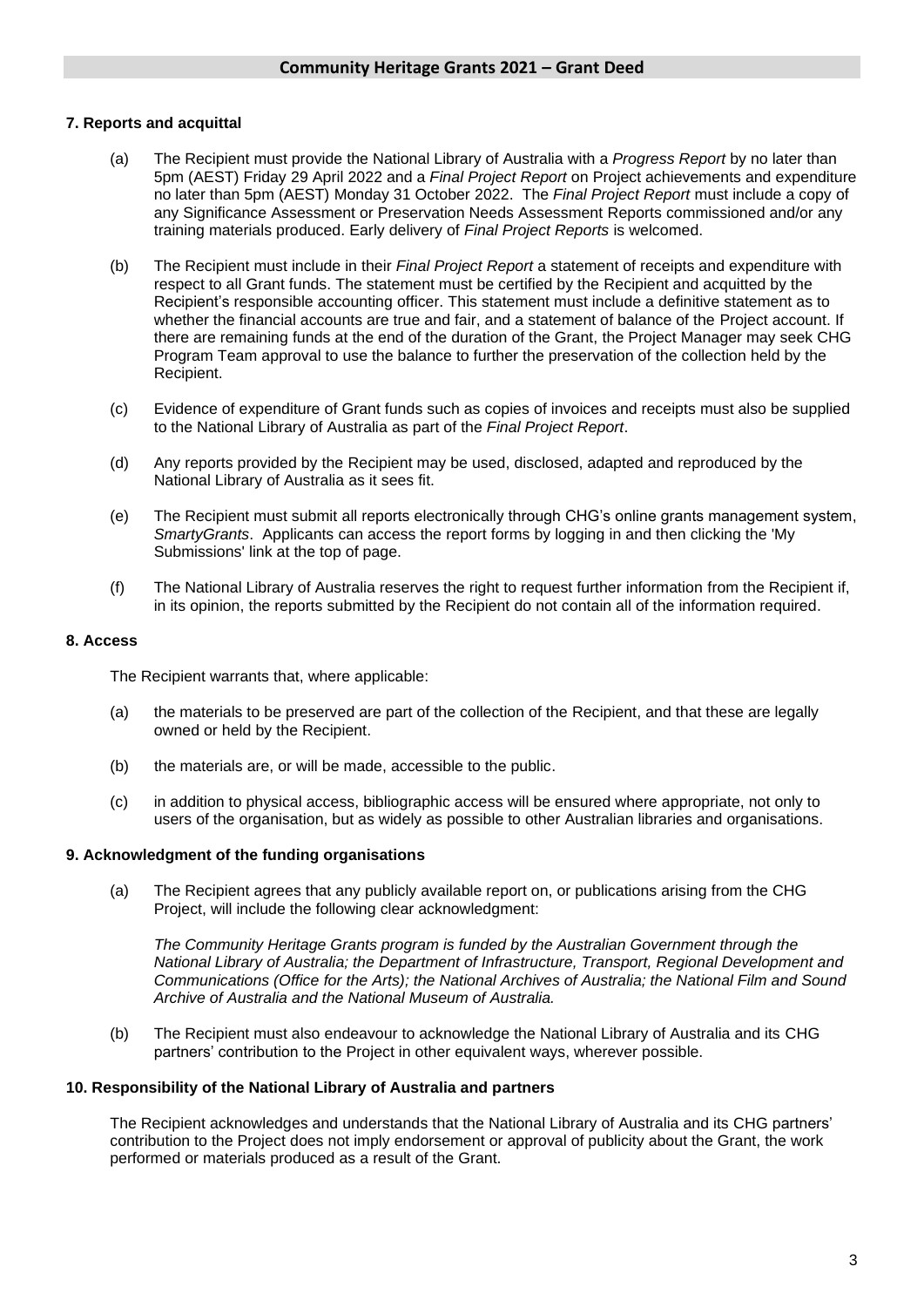#### **11. Termination of Grant**

- (a) The National Library of Australia may terminate a Grant immediately if the conditions of the Grant are not observed by the Recipient.
- (b) If a Grant is terminated, the National Library of Australia will give written notice to the Recipient and the Recipient must return any unexpended Grant funds as at the time of receipt of the notice to the National Library of Australia, within 30 days or the date specified by the notice.
- (c) The National Library of Australia may seek to recover Grant funds expended by the Recipient where those funds were not expended in accordance with the Deed.

#### **12. National Library of Australia visits and publicity**

- (a) The Recipient agrees to provide National Library of Australia staff or representative(s) with reasonable access to the premises and personnel where the CHG Project is being carried out.
- (b) The Recipient also agrees to allow the National Library of Australia and its CHG partners to relate details of the Project in any of its publicity—including reports, publications and media releases—as it sees fit.

#### **13. Standards**

In undertaking the Project, the Recipient agrees to adopt and comply with any relevant standards as identified in the *Community Heritage Grants 2021 Guidelines*.

#### **14. Property**

The Recipient acknowledges and agrees that all applications, subsidiary material and reports received by the National Library of Australia in relation to the Grant will remain the property of the Library and will not be returned.

#### **15. Personal information**

The Recipient understands and agrees that where personal information is provided to the National Library of Australia by the Recipient as part of the Grant Application process, that personal information is retained by the National Library of Australia and may be used or disclosed by the National Library of Australia or its CHG partners for the purpose of administering of the Grant, or purposes related to the administration of the Grant. In its use or disclosure of the Recipient's personal information, the National Library of Australia will comply with the *Privacy Act 1988* and the National Library of Australia Privacy Policy, as published on the National Library of Australia website from time to time.

#### **16. Applicable Law**

The law governing the Grant Deed is the law of the Australian Capital Territory.

#### **17. Grant amount, Purpose of Grant (Project) and Special Conditions of Grant**

The Grant amount is GST exclusive. If the Recipient has indicated that the Administering Organisation:

- (a) is registered to pay GST, then the Administering Organisation is required to add 10% as GST in its invoice for the Grant funds.
- (b) is not registered for GST, the Grant amount has been increased by 10% to cover potential GST charges which may be incurred, on the understanding that the organisation cannot claim tax input credits, and is GST exclusive.

**Grant amount**: \$«Published\_Amount»

**Purpose of Grant (Project):** «Project\_Title»

#### **Special conditions:** «Assessment\_Day\_Feedback»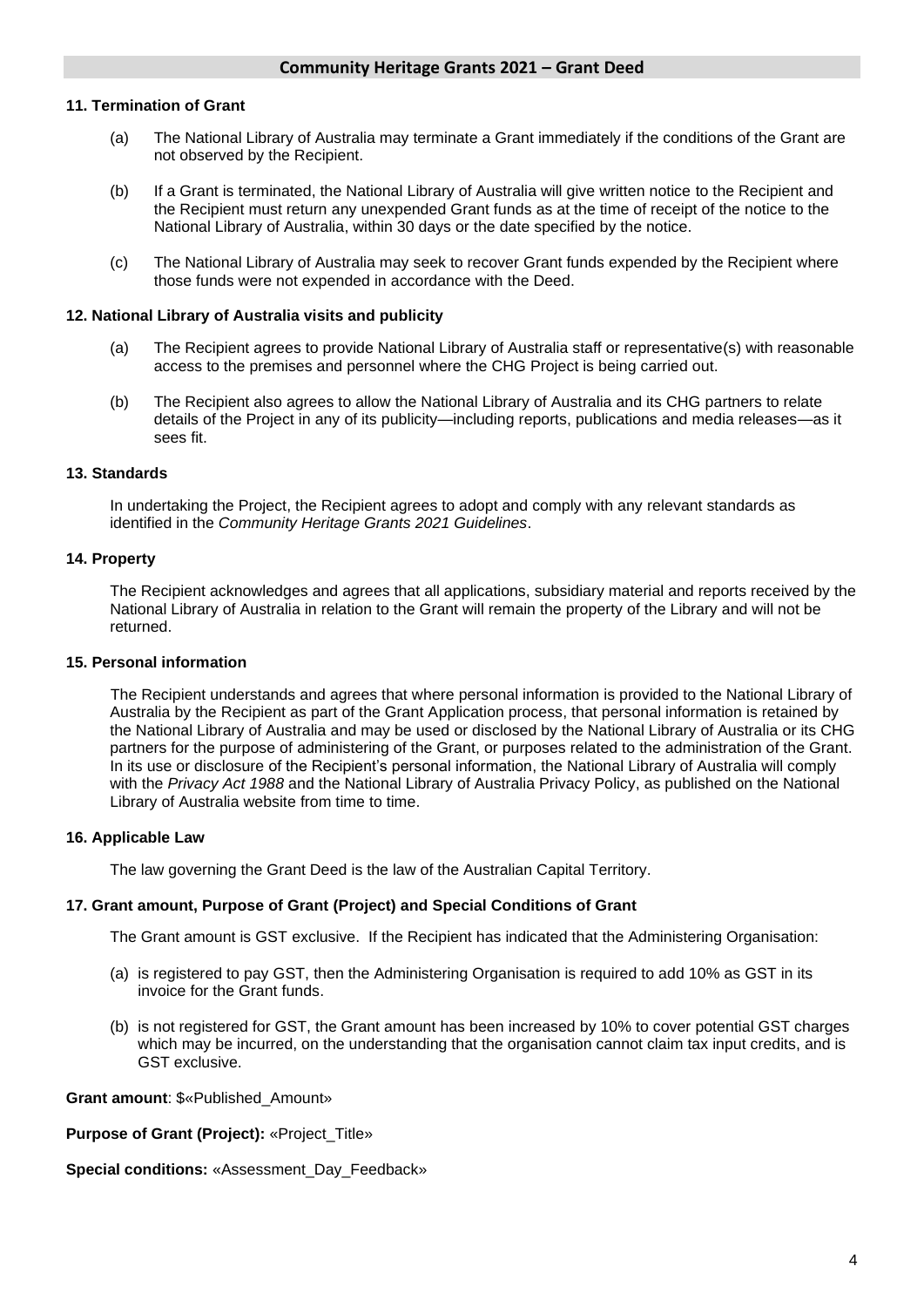#### **Community Heritage Grants 2021 – Grant Deed**

The Grant Deed ("**agreement**" or "**Deed**") is made by the Recipient

#### «Organisation»

(the Administering Organisation).

The terms of the agreement consist of these Conditions of Grant, including:

- $\geq$  the funded activity ('Project') as described in Clause 17 above;<br>  $\geq$  any Special Conditions under in Clause 17.
- ➢ any Special Conditions under in Clause 17.

In the event of any inconsistency between the Deed and the original application project proposal submitted by the Recipient as part of the application process (see Smartygrants Application **«CHG\_No»**) the Deed will prevail to the extent of any inconsistency.

Please provide the following information:

Name of Administering Organisation

Street address of Administering Organisation

Corporate registration details (ABN)

Name of Project Manager

Address of Project Manager

Phone number of Project Manager

Email of Project Manager